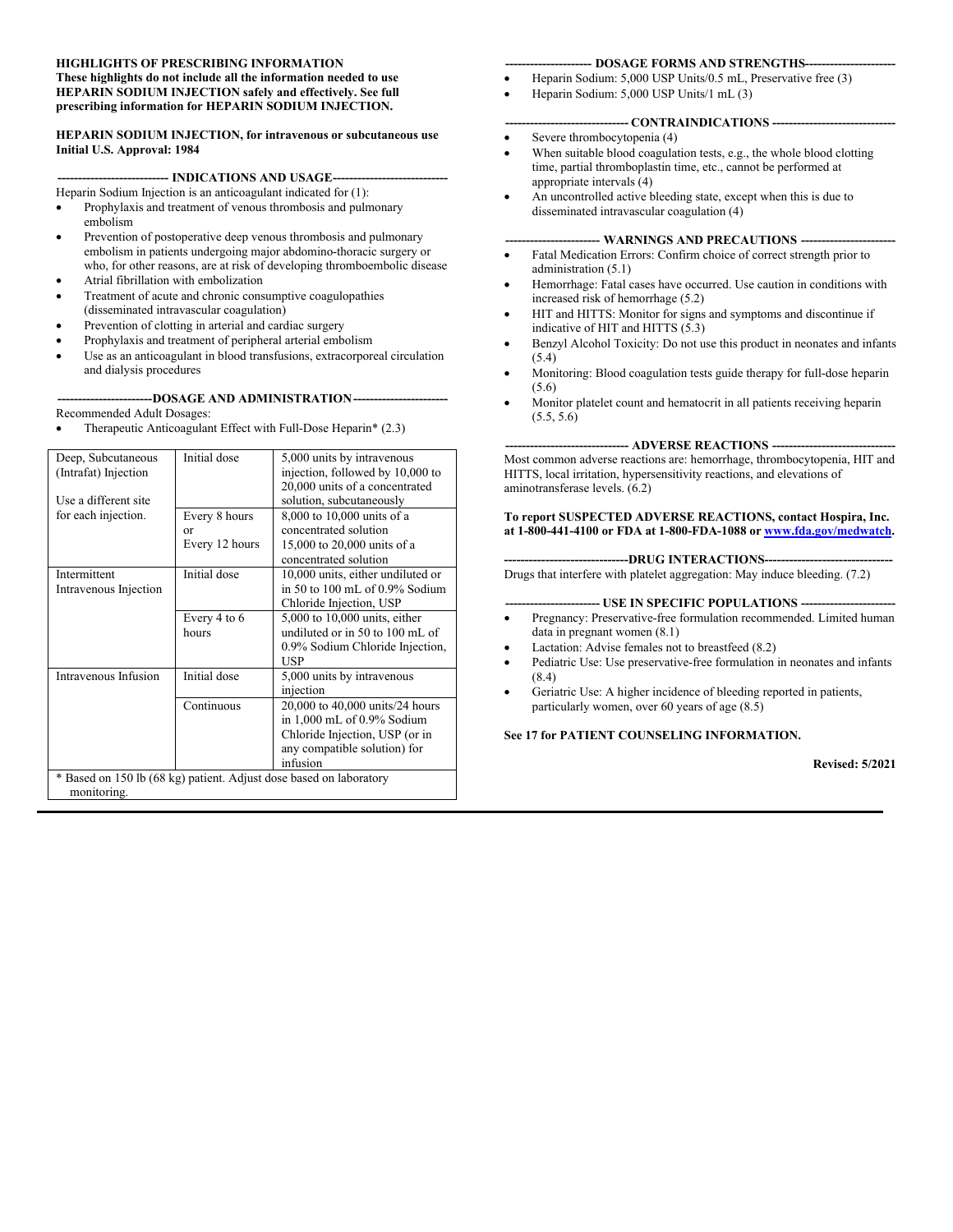### **FULL PRESCRIBING INFORMATION: CONTENTS\***

#### **1 INDICATIONS AND USAGE**

- **2 DOSAGE AND ADMINISTRATION**
	- 2.1 Preparation for Administration<br>2.2 Laboratory Monitoring for Effi
		- Laboratory Monitoring for Efficacy and Safety
	- 2.3 Therapeutic Anticoagulant Effect with Full-Dose Heparin
	- 2.4 Pediatric Use<br>2.5 Cardiovascula
	- Cardiovascular Surgery
	- 2.6 Low-Dose Prophylaxis of Postoperative Thromboembolism<br>2.7 Blood Transfusion
	- 2.7 Blood Transfusion
	- 2.8 Converting to Warfarin<br>2.9 Converting to Oral Anti
	- 2.9 Converting to Oral Anticoagulants other than Warfarin
	- 2.10 Extracorporeal Dialysis
- **3 DOSAGE FORMS AND STRENGTHS**

# **4 CONTRAINDICATIONS**

- **5 WARNINGS AND PRECAUTIONS**
	- 5.1 Fatal Medication Errors
	- 5.2 Hemorrhage
	- 5.3 Heparin-Induced Thrombocytopenia and Heparin-Induced Thrombocytopenia and Thrombosis
	- 5.4 Risk of Serious Adverse Reactions in Infants Due to Benzyl Alcohol Preservative
	- 5.5 Thrombocytopenia<br>5.6 Coagulation Testing
	- 5.6 Coagulation Testing and Monitoring
	- 5.7 Heparin Resistance
- 5.8 Hypersensitivity
- **6 ADVERSE REACTIONS** 6.2 Postmarketing Experience
- **7 DRUG INTERACTIONS**
- - 7.1 Oral Anticoagulants<br>7.2 Platelet Inhibitors Platelet Inhibitors
	- 7.3 Other Interactions
- **8 USE IN SPECIFIC POPULATIONS**<br>8.1 **Pregnancy** 
	- Pregnancy
	- 8.2 Lactation<br>8.4 Pediatric U
	- Pediatric Use
	- 8.5 Geriatric Use
- **10 OVERDOSAGE**
- **11 DESCRIPTION**
- **12 CLINICAL PHARMACOLOGY**
	- 12.1 Mechanism of Action
	- 12.2 Pharmacodynamics
	- 12.3 Pharmacokinetics
- **13 NONCLINICAL TOXICOLOGY**
- 13.1 Carcinogenesis, Mutagenesis, Impairment of Fertility
- **16 HOW SUPPLIED/STORAGE AND HANDLING**
- **17 PATIENT COUNSELING INFORMATION**

\* Sections or subsections omitted from the full prescribing information are not listed.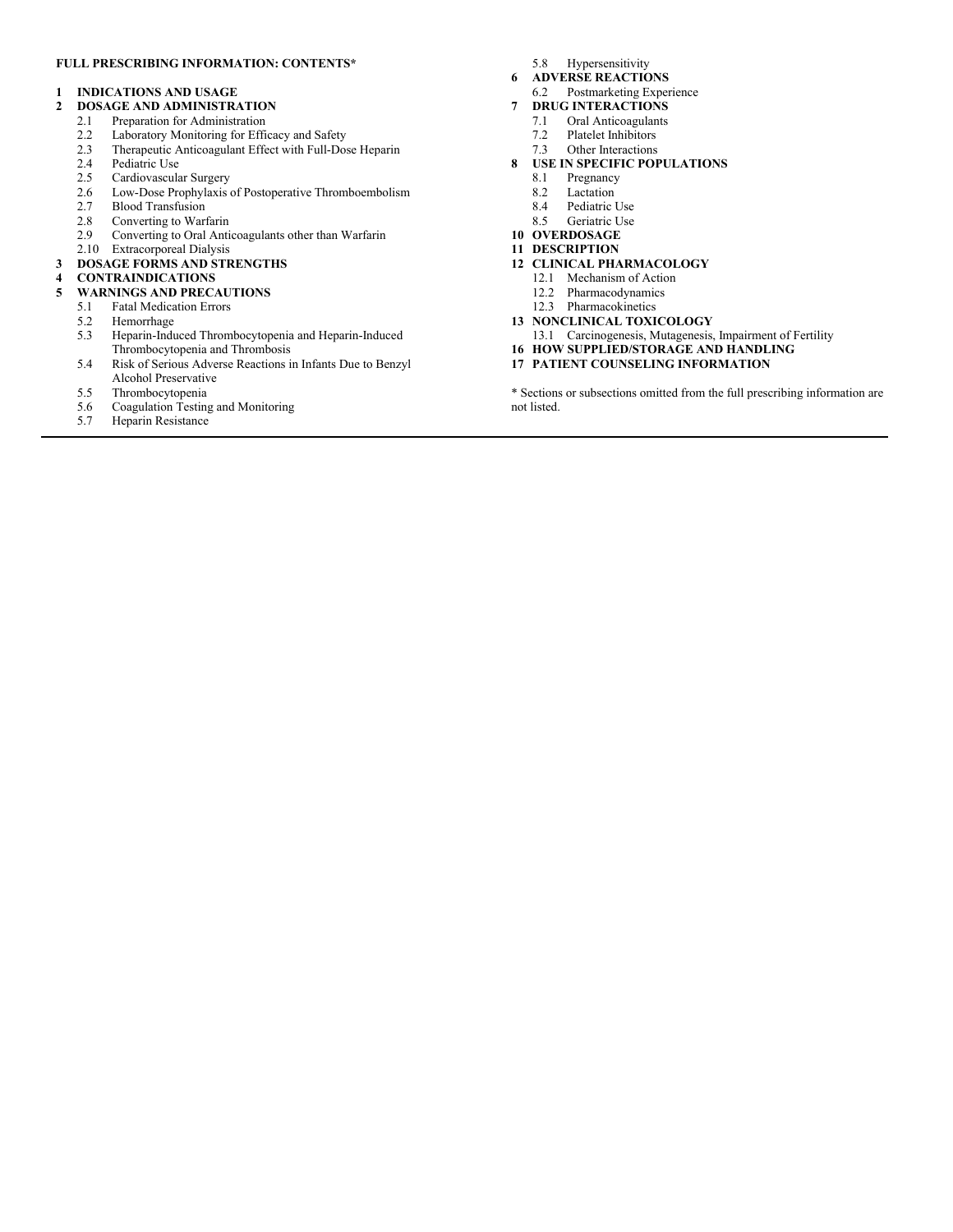# **FULL PRESCRIBING INFORMATION**

# **1 INDICATIONS AND USAGE**

Heparin Sodium Injection is indicated for:

- Prophylaxis and treatment of venous thrombosis and, pulmonary embolism;
- Prevention of postoperative deep venous thrombosis and pulmonary embolism in patients undergoing major abdomino-thoracic surgery or who, for other reasons, are at risk of developing thromboembolic disease;
- Atrial fibrillation with embolization;
- Treatment of acute and chronic consumptive coagulopathies (disseminated intravascular coagulation);
- Prevention of clotting in arterial and cardiac surgery;
- Prophylaxis and treatment of peripheral arterial embolism;
- Anticoagulant use in blood transfusions, extracorporeal circulation, and dialysis procedures.

# **2 DOSAGE AND ADMINISTRATION**

### **2.1 Preparation for Administration**

Confirm the choice of the correct Heparin Sodium Injection vial or cartridge prior to administration of the drug to a patient *[see Warnings and Precautions (5.1)]*. Heparin Sodium Injection, products must not be confused with "catheter lock flush" products. To lessen this risk for a cartridge, a red cautionary statement has been added to the cartridge and box/bin. Read the cautionary statement and confirm that you have selected the correct medication and strength.

When heparin is added to an infusion solution for continuous intravenous administration, invert the container repeatedly to ensure adequate mixing and prevent pooling of the heparin in the solution.

Inspect parenteral drug products visually for particulate matter and discoloration prior to administration, whenever solution and container permit. Use only if solution is clear and the seal is intact. Do not use if solution is discolored or contains a precipitate.

Administer Heparin Sodium Injection by intermittent intravenous injection, intravenous infusion, or deep subcutaneous (intrafat, i.e., above the iliac crest or abdominal fat layer) injection. Do not administer Heparin Sodium Injection by intramuscular injection because of the risk of hematoma at the injection site *[see Adverse Reactions (6)]*.

## **2.2 Laboratory Monitoring for Efficacy and Safety**

Adjust the dosage of Heparin Sodium Injection according to the patient's coagulation test results. Dosage is considered adequate when the activated partial thromboplastin time (aPTT) is 1.5 to 2 times normal or when the whole blood clotting time is elevated approximately 2.5 to 3 times the control value. When initiating treatment with Heparin Sodium Injection by continuous intravenous infusion, determine the coagulation status (aPTT, INR, platelet count) at baseline and continue to follow aPTT approximately every 4 hours and then at appropriate intervals thereafter. When the drug is administered intermittently by intravenous injection, perform coagulation tests before each injection during the initiation of treatment and at appropriate intervals thereafter. After deep subcutaneous (intrafat)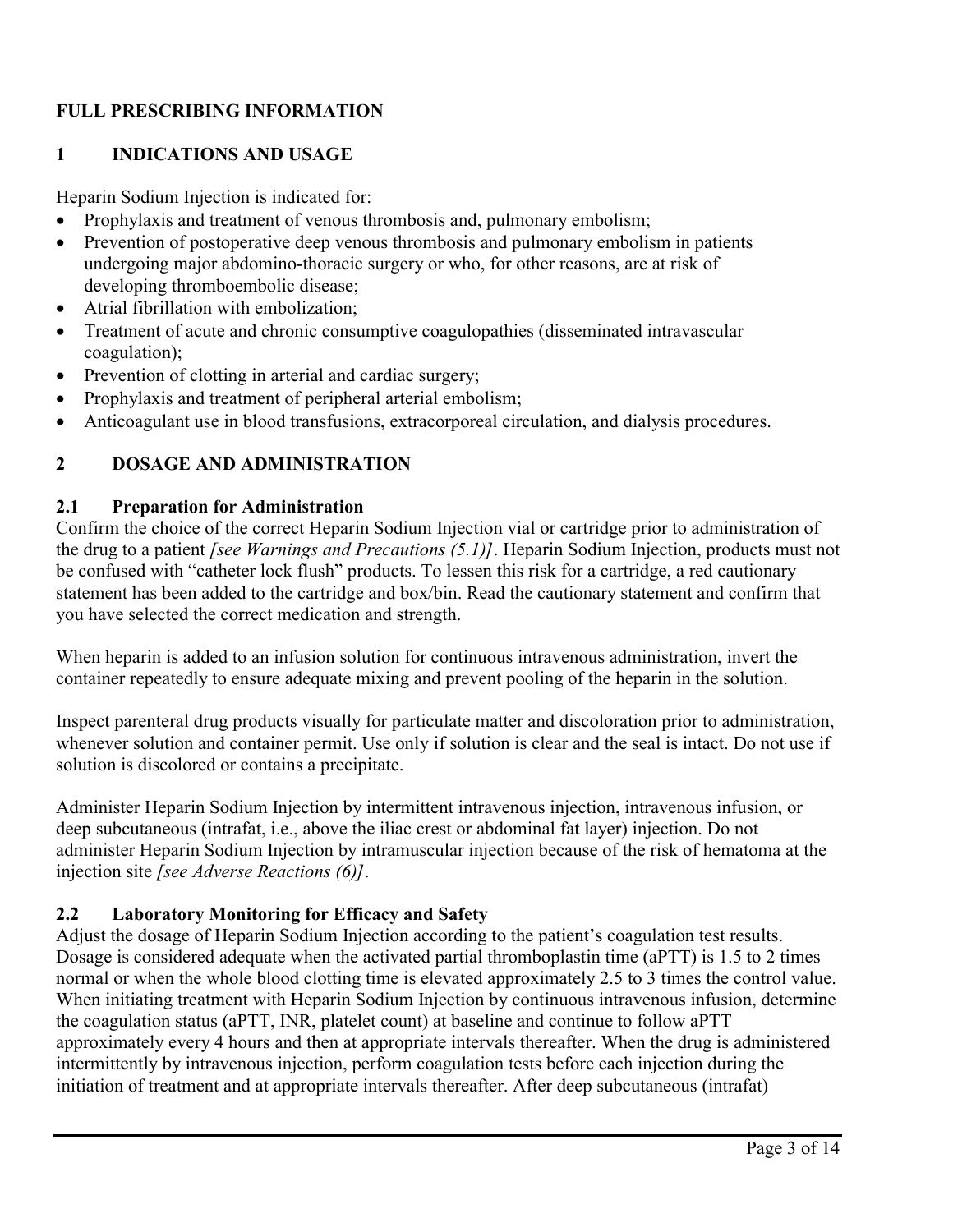injections, tests for adequacy of dosage are best performed on samples drawn 4 to 6 hours after the injection.

Periodic platelet counts, and hematocrits are recommended during the entire course of heparin therapy, regardless of the route of administration.

# **2.3 Therapeutic Anticoagulant Effect With Full-Dose Heparin**

The dosing recommendations in Table 1 are based on clinical experience. Although dosages must be adjusted for the individual patient according to the results of suitable laboratory tests, the following dosage schedules may be used as guidelines:

| <b>METHOD OF</b>           |                  | <b>RECOMMENDED DOSE</b>                       |
|----------------------------|------------------|-----------------------------------------------|
| <b>ADMINISTRATION</b>      | <b>FREQUENCY</b> | [based on 150 lb (68 kg) patient]             |
| Deep, Subcutaneous         | Initial dose     | 5,000 units by intravenous injection,         |
| (Intrafat) Injection       |                  | followed by $10,000$ to $20,000$ units of a   |
|                            |                  | concentrated solution, subcutaneously         |
| A different site should be |                  | 8,000 to 10,000 units of a concentrated       |
| used for each injection to | Every 8 hours    | solution                                      |
| prevent the development    | or               | 15,000 to 20,000 units of a concentrated      |
| of massive hematoma        | Every 12 hours   | solution                                      |
|                            |                  | 10,000 units, either undiluted or in 50 to    |
|                            | Initial dose     | 100 mL of 0.9% Sodium Chloride Injection,     |
| Intermittent               |                  | <b>USP</b>                                    |
| Intravenous Injection      | Every 4 to       | 5,000 to 10,000 units, either undiluted or in |
|                            | 6 hours          | 50 to 100 mL of 0.9% Sodium Chloride          |
|                            |                  | Injection, USP                                |
| Intravenous Infusion       | Initial dose     | 5,000 units by intravenous injection          |
|                            |                  | 20,000 to 40,000 units/24 hours in 1,000 mL   |
|                            | Continuous       | of 0.9% Sodium Chloride Injection, USP (or    |
|                            |                  | in any compatible solution) for infusion      |

# **Table 1: Recommended Adult Full-Dose Heparin Regimens for Therapeutic Anticoagulant Effect**

# **2.4 Pediatric Use**

Use preservative-free Heparin Sodium Injection in neonates and infants *[see Warnings and Precautions (5.4)].*

There are no adequate and well controlled studies on heparin use in pediatric patients. Pediatric dosing recommendations are based on clinical experience. In general, the following dosage schedule may be used as a guideline in pediatric patients:

| Initial Dose     | 75 to 100 units/kg (Intravenous bolus over 10 minutes)              |  |  |
|------------------|---------------------------------------------------------------------|--|--|
| Maintenance Dose | Infants: $25$ to $30$ units/kg/hour;                                |  |  |
|                  | Infants <2 months have the highest requirements (average            |  |  |
|                  | 28 units/kg/hour)                                                   |  |  |
|                  | Children >1 year of age: 18 to 20 units/kg/hour;                    |  |  |
|                  | Older children may require less heparin, similar to weight-adjusted |  |  |
|                  | adult dosage                                                        |  |  |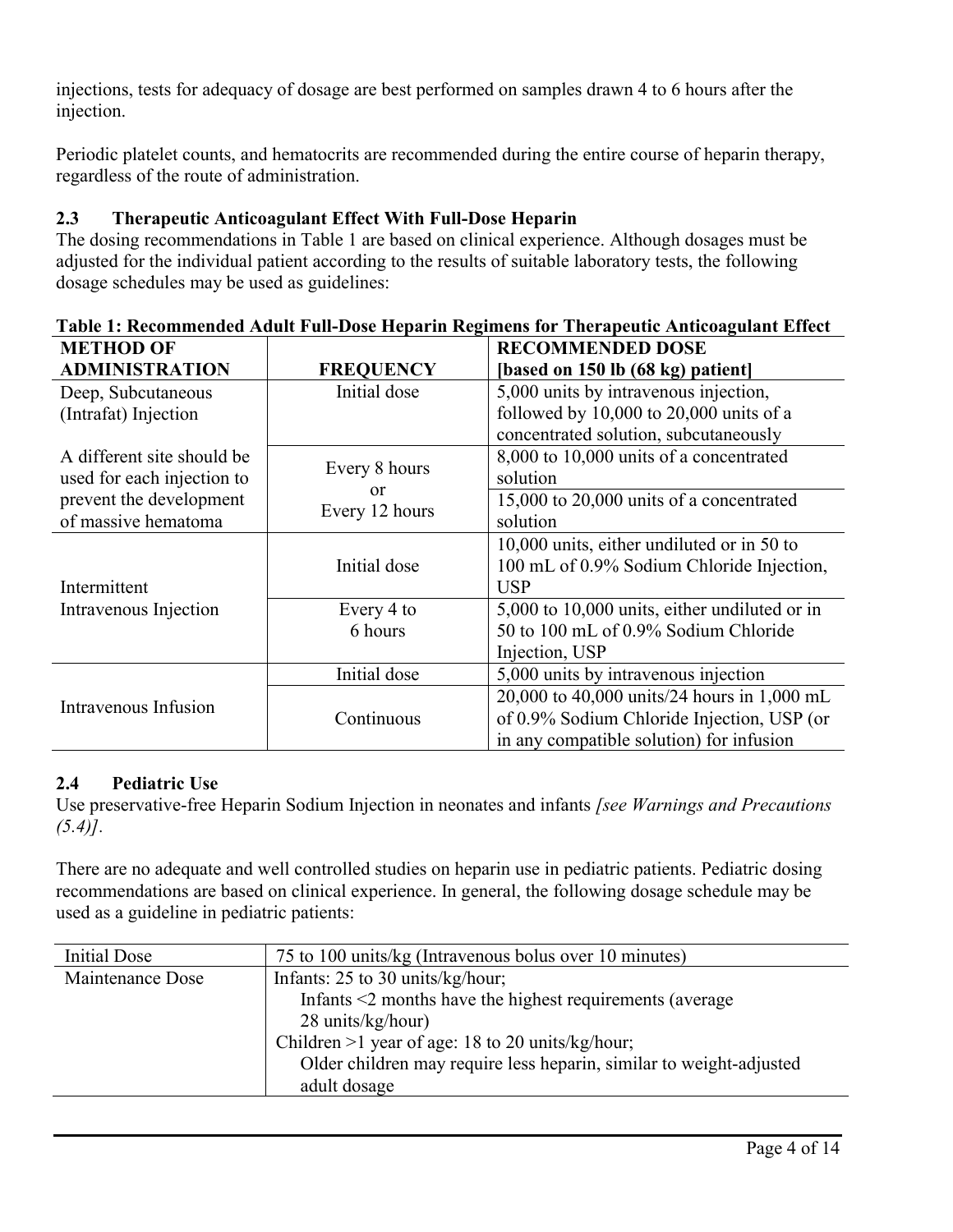| Monitoring | Adjust heparin to maintain APTT of 60 to 85 seconds, assuming this |
|------------|--------------------------------------------------------------------|
|            | reflects an anti-Factor Xa level of 0.35 to 0.70                   |

# **2.5 Cardiovascular Surgery**

Patients undergoing total body perfusion for open-heart surgery should receive an initial dose of not less than 150 units of heparin sodium per kilogram of body weight. Frequently, a dose of 300 units per kilogram is used for procedures estimated to last less than 60 minutes, or 400 units per kilogram for those estimated to last longer than 60 minutes.

# **2.6 Low-Dose Prophylaxis of Postoperative Thromboembolism**

The most widely used dosage has been 5,000 units 2 hours before surgery and 5,000 units every 8 to 12 hours thereafter for 7 days or until the patient is fully ambulatory, whichever is longer. Administer the heparin by deep subcutaneous injection (intrafat, i.e., above the iliac crest or abdominal fat layer, arm, or thigh) with a fine (25 to 26-gauge) needle to minimize tissue trauma.

# **2.7 Blood Transfusion**

Add 450 to 600 USP units of Heparin Sodium per 100 mL of whole blood to prevent coagulation. Usually, 7,500 USP units of heparin sodium are added to 100 mL of 0.9% Sodium Chloride Injection, USP (or 75,000 USP units per 1,000 mL of 0.9% Sodium Chloride Injection, USP) and mixed; from this sterile solution, 6 mL to 8 mL are added per 100 mL of whole blood.

# **2.8 Converting to Warfarin**

To ensure continuous anticoagulation when converting from Heparin Sodium Injection to warfarin, continue full heparin therapy for several days until the INR (prothrombin time) has reached a stable therapeutic range. Heparin therapy may then be discontinued without tapering *[see Drug Interactions (7.1)]*.

# **2.9 Converting to Oral Anticoagulants other than Warfarin**

For patients currently receiving intravenous heparin, stop intravenous infusion of Heparin Sodium immediately after administering the first dose of oral anticoagulant; or for intermittent intravenous administration of heparin sodium, start oral anticoagulant 0 to 2 hours before the time that the next dose of heparin was to have been administered.

## **2.10 Extracorporeal Dialysis**

Follow equipment manufacturers' operating directions carefully. A dose of 25 to 30 units/kg followed by an infusion rate of 1,500 to 2,000 units/hour is suggested based on pharmacodynamic data if specific manufacturer's recommendations are not available.

# **3 DOSAGE FORMS AND STRENGTHS**

- Heparin Sodium: 5,000 USP Units/0.5 mL, Preservative free
- Heparin Sodium: 5,000 USP Units/1 mL

# **4 CONTRAINDICATIONS**

The use of Heparin Sodium Injection is contraindicated in patients with the following conditions: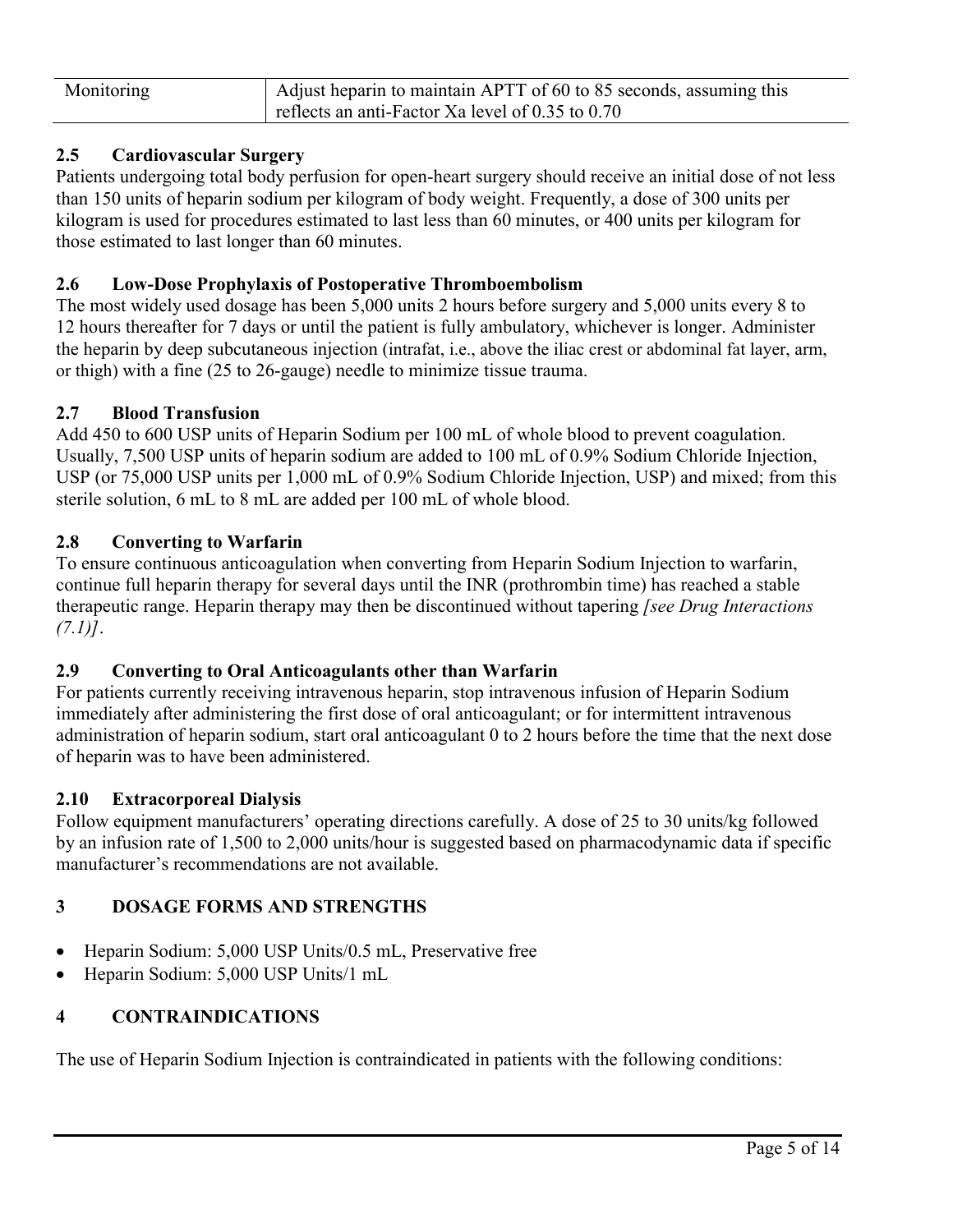- History of heparin-induced thrombocytopenia and heparin-induced thrombocytopenia and thrombosis *[see Warnings and Precautions (5.3)]*
- Known hypersensitivity to heparin or pork products (e.g., anaphylactoid reactions) *[see Adverse Reactions (6.2)]*
- $\bullet$  In whom suitable blood coagulation tests, e.g., the whole blood clotting time, partial thromboplastin time, etc., cannot be performed at appropriate intervals (this contraindication refers to full-dose heparin; there is usually no need to monitor coagulation parameters in patients receiving low dose heparin)
- An uncontrolled active bleeding state *[see Warnings and Precautions (5.4)]*, except when this is due to disseminated intravascular coagulation

# **5 WARNINGS AND PRECAUTIONS**

# **5.1 Fatal Medication Errors**

Do not use Heparin Sodium Injection as a "catheter lock flush" product. Heparin Sodium Injection is supplied in vials and sterile cartridges containing various strengths of heparin, including vials that contain a highly concentrated solution of 10,000 units in 1 mL. Fatal hemorrhages have occurred in pediatric patients due to medication errors in which 1 mL Heparin Sodium Injection vials were confused with 1 mL "catheter lock flush" vials. Carefully examine all Heparin Sodium Injection vials and cartridges to confirm the correct product choice prior to administration of the drug.

# **5.2 Hemorrhage**

Avoid using heparin in the presence of major bleeding, except when the benefits of heparin therapy outweigh the potential risks.

Hemorrhage can occur at virtually any site in patients receiving heparin. Fatal hemorrhages have occurred. Adrenal hemorrhage (with resultant acute adrenal insufficiency), ovarian hemorrhage, and retroperitoneal hemorrhage have occurred during anticoagulant therapy with heparin *[see Adverse Reactions (6.2)]*. A higher incidence of bleeding has been reported in patients, particularly women, over 60 years of age *[see Clinical Pharmacology (12.3)]*. An unexplained fall in hematocrit, fall in blood pressure or any other unexplained symptom should lead to serious consideration of a hemorrhagic event.

Use Heparin Sodium with caution in disease states in which there is increased risk of hemorrhage, including:

- Cardiovascular Subacute bacterial endocarditis, severe hypertension.
- Surgical During and immediately following (a) spinal tap or spinal anesthesia or (b) major surgery, especially involving the brain, spinal cord, or eye.
- Hematologic Conditions associated with increased bleeding tendencies, such as hemophilia, thrombocytopenia, and some vascular purpuras.
- Patients with hereditary antithrombin III deficiency receiving concurrent antithrombin III therapy The anticoagulant effect of heparin is enhanced by concurrent treatment with antithrombin III (human) in patients with hereditary antithrombin III deficiency. To reduce the risk of bleeding, reduce the heparin dose during concomitant treatment with antithrombin III (human).
- Gastrointestinal Ulcerative lesions and continuous tube drainage of the stomach or small intestine.
- Other Menstruation, liver disease with impaired hemostasis.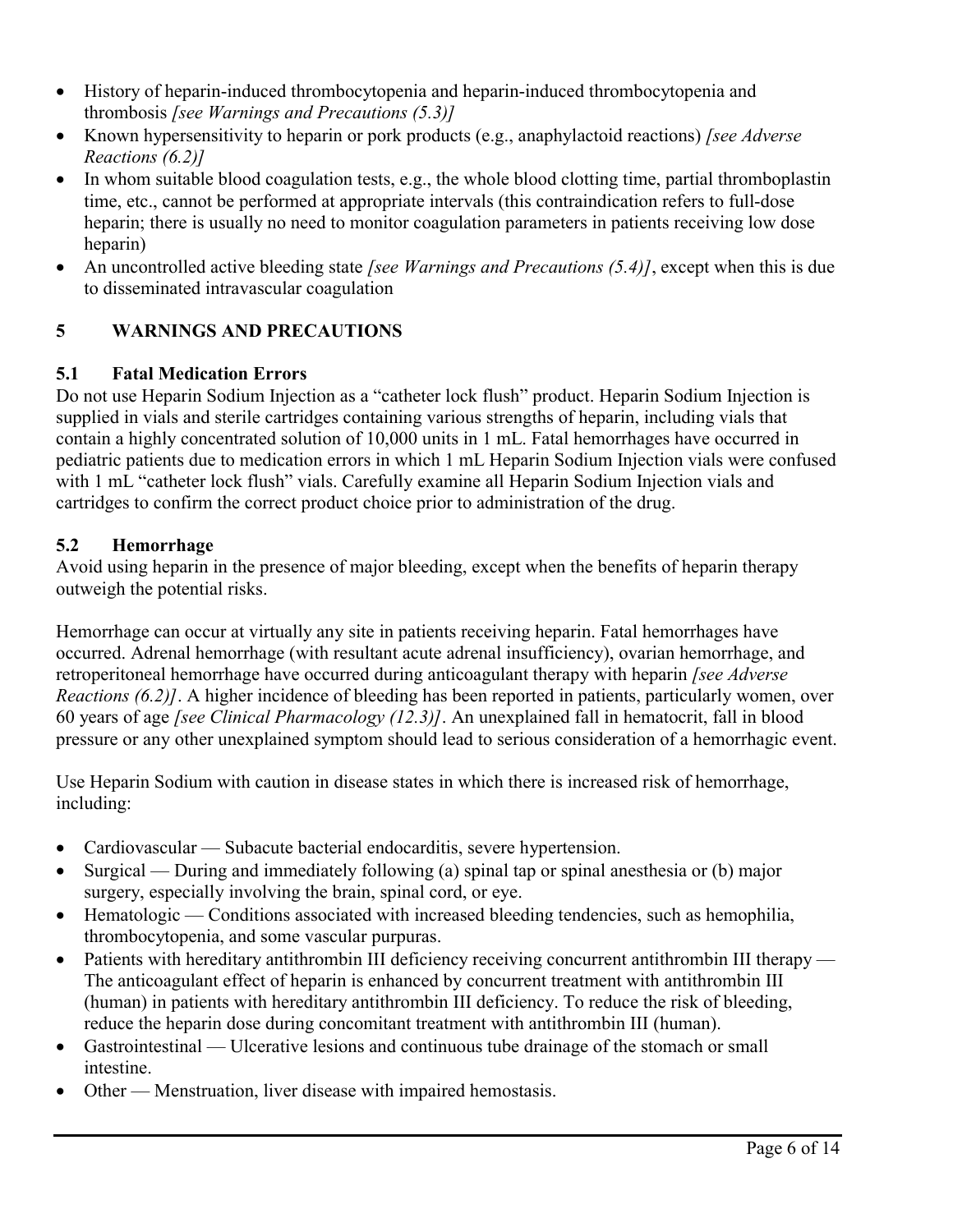# **5.3 Heparin-induced Thrombocytopenia and Heparin-Induced Thrombocytopenia and Thrombosis**

Heparin-Induced Thrombocytopenia (HIT) is a serious antibody-mediated reaction. HIT occurs in patients treated with heparin and is due to the development of antibodies to a platelet Factor 4-heparin complex that induce *in vivo* platelet aggregation. HIT may progress to the development of venous and arterial thromboses, a condition referred to as heparin-induced thrombocytopenia with thrombosis (HITT). Thrombotic events may also be the initial presentation for HITT. These serious thromboembolic events include deep vein thrombosis, pulmonary embolism, cerebral vein thrombosis, limb ischemia, stroke, myocardial infarction, mesenteric thrombosis, renal arterial thrombosis, skin necrosis, gangrene of the extremities that may lead to amputation, and possibly death. If the platelet count falls below 100,000/mm<sup>3</sup> or if recurrent thrombosis develops, promptly discontinue heparin, evaluate for HIT and HITT, and, if necessary, administer an alternative anticoagulant.

HIT or HITT can occur up to several weeks after the discontinuation of heparin therapy. Patients presenting with thrombocytopenia or thrombosis after discontinuation of Heparin Sodium should be evaluated for HIT or HITT.

# **5.4 Risk of Serious Adverse Reactions in Infants Due to Benzyl Alcohol Preservative**

Serious and fatal adverse reactions including "gasping syndrome" can occur in neonates and infants treated with benzyl alcohol-preserved drugs, including Heparin Sodium Injection multiple-dose vials. The "gasping syndrome" is characterized by central nervous system depression, metabolic acidosis, and gasping respirations.

The minimum amount of benzyl alcohol at which toxicity may occur is not known*[see Use in Specific Populations(8.4)]*.

# **5.5 Thrombocytopenia**

Thrombocytopenia in patients receiving heparin has been reported at frequencies up to 30%. It can occur 2 to 20 days (average 5 to 9) following the onset of heparin therapy. Obtain platelet counts before and periodically during heparin therapy. Monitor thrombocytopenia of any degree closely. If the count falls below 100,000/mm<sup>3</sup> or if recurrent thrombosis develops, promptly discontinue heparin, evaluate for HIT and HITT, and, if necessary, administer an alternative anticoagulant *[see Warnings and Precautions (5.3)]*.

# **5.6 Coagulation Testing and Monitoring**

When using a full dose heparin regimen, adjust the heparin dose based on frequent blood coagulation tests. If the coagulation test is unduly prolonged or if hemorrhage occurs, discontinue heparin promptly *[see Overdosage (10)]*. Periodic platelet counts and hematocrits are recommended during the entire course of heparin therapy, regardless of the route of *administration [see Dosage and Administration (2.2)].*

## **5.7 Heparin Resistance**

Resistance to heparin is frequently encountered in fever, thrombosis, thrombophlebitis, infections with thrombosing tendencies, myocardial infarction, cancer, in postsurgical patients, and patients with antithrombin III deficiency. Close monitoring of coagulation tests is recommended in these cases. Adjustment of heparin doses based on anti-Factor Xa levels may be warranted.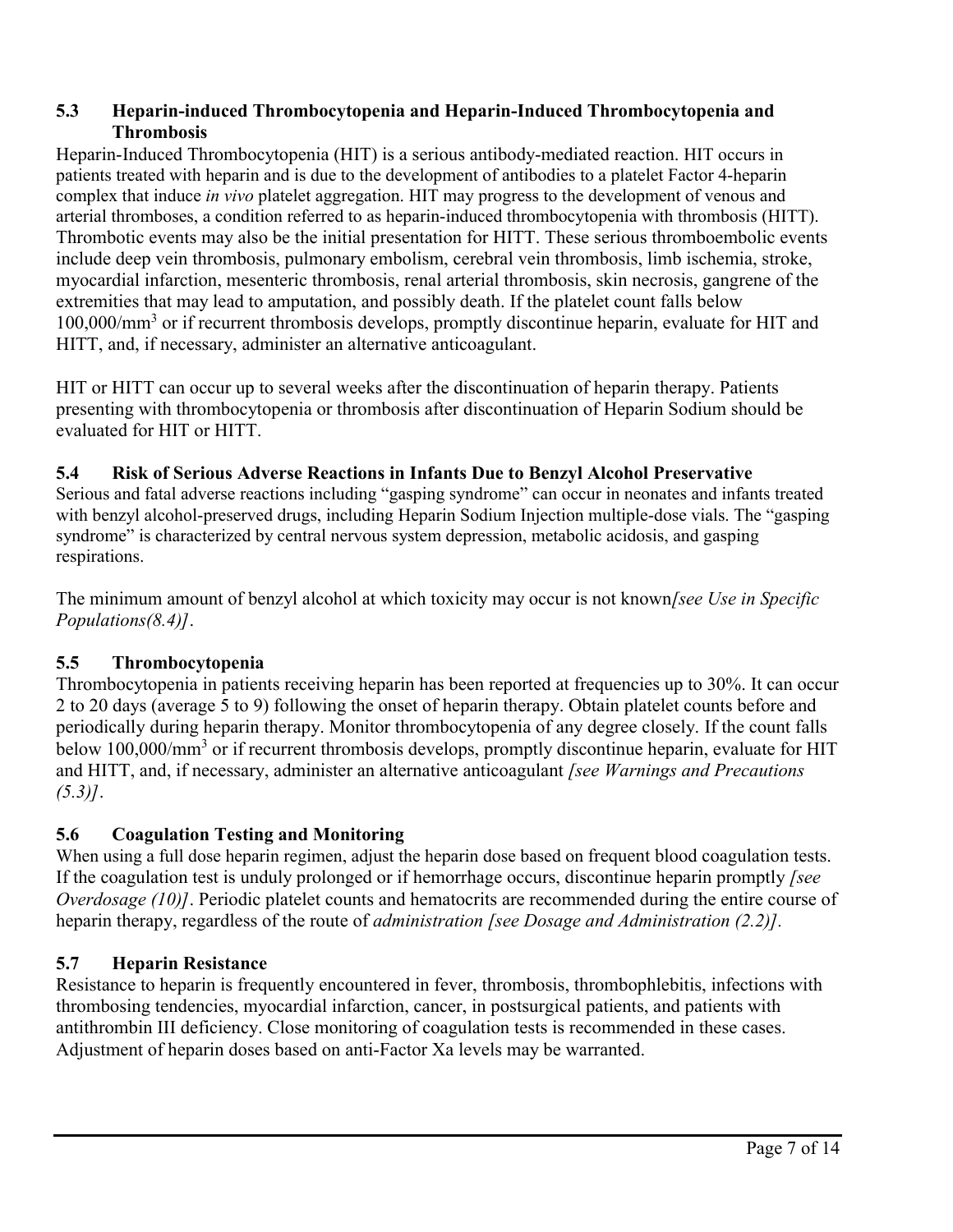# **5.8 Hypersensitivity**

Patients with documented hypersensitivity to heparin should be given the drug only in clearly life-threatening situations.

Because Heparin Sodium Injection is derived from animal tissue, it should be used with caution in patients with a history of allergy.

## **6 ADVERSE REACTIONS**

The following clinically significant adverse reactions are described elsewhere in the labeling:

- Hemorrhage *[see Warnings and Precautions (5.2)]*
- Heparin-Induced Thrombocytopenia and Heparin-Induced Thrombocytopenia and Thrombosis *[see Warnings and Precautions (5.3)]*
- Risk of Serious Adverse Reactions in Infants Due to Benzyl Alcohol Preservative *[see Warnings and Precautions (5.4)]*
- Thrombocytopenia *[see Warnings and Precautions (5.5)]*
- Heparin Resistance *[see Warnings and Precautions (5.7)]*
- Hypersensitivity *[see Warnings and Precautions (5.8)]*

## **6.2 Postmarketing Experience**

The following adverse reactions have been identified during post approval use of Heparin Sodium Injection. Because these reactions are reported voluntarily from a population of uncertain size, it is not always possible to reliably estimate their frequency or establish a causal relationship to drug exposure.

- Hemorrhage is the chief complication that may result from heparin therapy *[see Warnings and precautions (5.2)]*. Gastrointestinal or urinary tract bleeding during anticoagulant therapy may indicate the presence of an underlying occult lesion. Bleeding can occur at any site but certain specific hemorrhagic complications may be difficult to detect:
	- a. Adrenal hemorrhage, with resultant acute adrenal insufficiency, has occurred with heparin therapy, including fatal cases.
	- b. Ovarian (corpus luteum) hemorrhage developed in a number of women of reproductive age receiving short- or long-term heparin therapy
	- c. Retroperitoneal hemorrhage.
- HIT and HITT, including delayed onset cases *[see Warnings and Precautions (5.3)].*
- Local Irritation-Local irritation, erythema, mild pain, hematoma or ulceration may follow deep subcutaneous (intrafat) injection of Heparin Sodium. Because these complications are much more common after intramuscular use, the intramuscular route is not recommended.
- Histamine-like reactions- Such reactions have been observed at the site of injections. Necrosis of the skin has been reported at the site of subcutaneous injection of heparin, occasionally requiring skin grafting *[see Warnings and Precautions (5.3)]*.
- Hypersensitivity- Generalized hypersensitivity reactions have been reported, with chills, fever and urticaria as the most usual manifestations, and asthma, rhinitis, lacrimation, headache, nausea and vomiting, and anaphylactoid reactions, including shock, occurring less frequently. Itching and burning, especially on the plantar side of the feet, may occur *[see Warnings and Precautions (5.8)]*.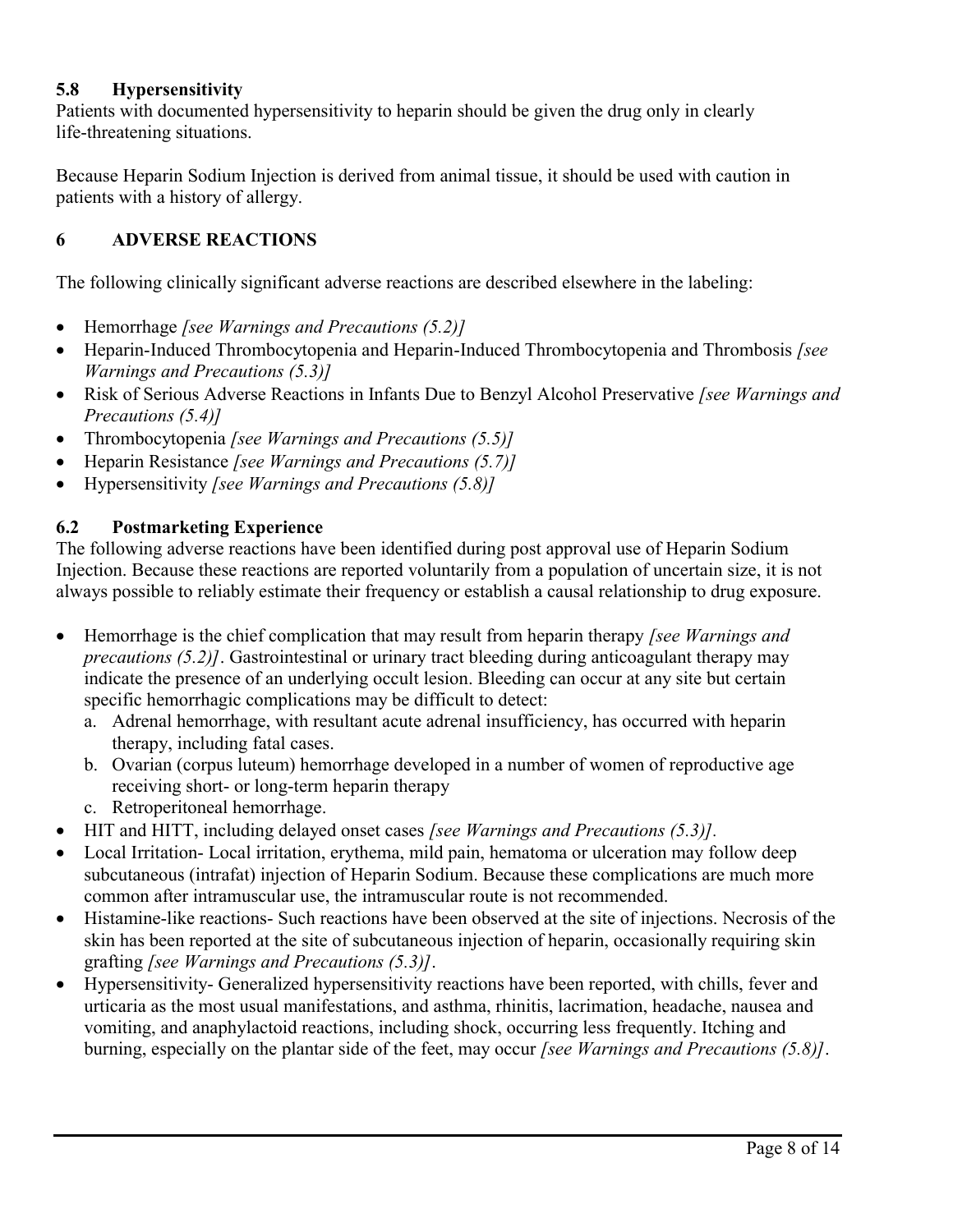- Elevations of aminotransferases- Significant elevations of aspartate aminotransferase (AST) and alanine aminotransferase (ALT) levels have occurred in patients who have received heparin *[see Drug Interactions (7.4)]*.
- Miscellaneous- Osteoporosis following long-term administration of high doses of heparin, cutaneous necrosis after systemic administration, suppression of aldosterone synthesis, delayed transient alopecia, priapism, and rebound hyperlipemia on discontinuation of Heparin Sodium have also been reported.

# **7 DRUG INTERACTIONS**

# **7.1 Oral Anticoagulants**

Heparin Sodium may prolong the one-stage prothrombin time. Therefore, when Heparin Sodium is given with dicumarol or warfarin sodium, a period of at least 5 hours after the last intravenous dose or 24 hours after the last subcutaneous dose should elapse before blood is drawn, if a valid prothrombin time is to be obtained.

# **7.2 Platelet Inhibitors**

Drugs such as NSAIDS (including salicylic acid, ibuprofen, indomethacin, and celecoxib), dextran, phenylbutazone, thienopyridines, dipyridamole, hydroxychloroquine, glycoprotein IIb/IIIa antagonists (including abciximab, eptifibatide, and tirofiban), and others that interfere with platelet-aggregation reactions (the main hemostatic defense of heparinized patients) may induce bleeding and should be used with caution in patients receiving Heparin Sodium. To reduce the risk of bleeding, a reduction in the dose of antiplatelet agent or heparin is recommended.

# **7.3 Other Interactions**

Digitalis, tetracyclines, nicotine or antihistamines may partially counteract the anticoagulant action of Heparin Sodium. Intravenous nitroglycerin administered to heparinized patients may result in a decrease of the partial thromboplastin time with subsequent rebound effect upon discontinuation of nitroglycerin. Careful monitoring of partial thromboplastin time and adjustment of heparin dosage are recommended during coadministration of heparin and intravenous nitroglycerin.

Antithrombin III (human) – The anticoagulant effect of heparin is enhanced by concurrent treatment with antithrombin III (human) in patients with hereditary antithrombin III deficiency. To reduce the risk of bleeding, a reduced dosage of heparin is recommended during treatment with antithrombin III (human).

# **8 USE IN SPECIFIC POPULATIONS**

## **8.1 Pregnancy**

## Risk Summary

There are no available data on Heparin Sodium Injection use in pregnant women to inform a drug-associated risk of major birth defects and miscarriage. In published reports, heparin exposure during pregnancy did not show evidence of an increased risk of adverse maternal or fetal outcomes in humans. No teratogenicity, but early embryo-fetal death was observed in animal reproduction studies with administration of Heparin Sodium to pregnant rats and rabbits during organogenesis at doses approximately 10 times the maximum recommended human dose (MRHD) of 45,000 units/day *[see*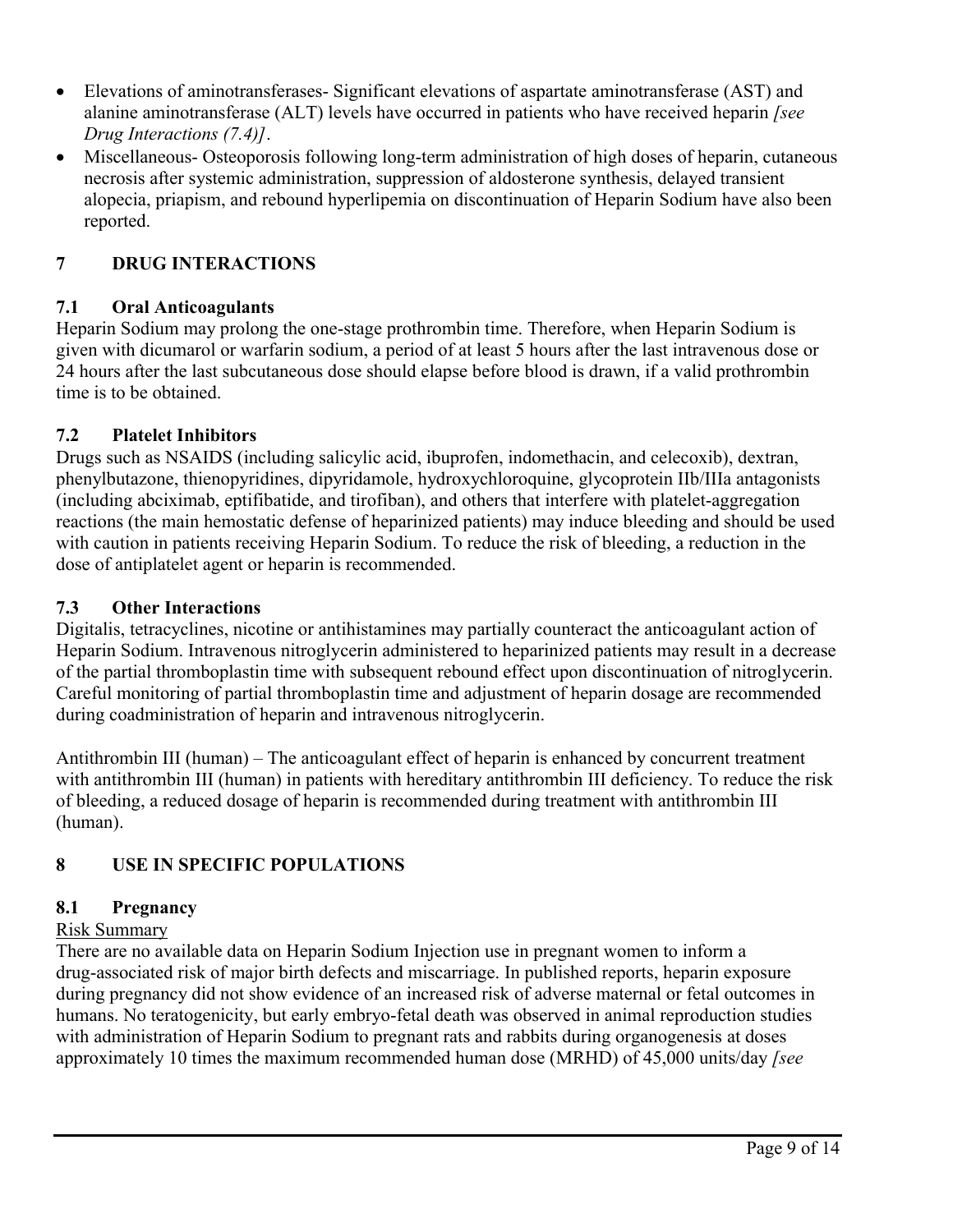*Data]*. Consider the benefits and risks of Heparin Sodium Injection for the mother and possible risks to the fetus when prescribing Heparin Sodium Injection to a pregnant woman.

If available, preservative-free Heparin Sodium Injection is recommended when heparin therapy is needed during pregnancy. There are no known adverse outcomes associated with fetal exposure to the preservative benzyl alcohol through maternal drug administration; however, the preservative benzyl alcohol can cause serious adverse events and death when administered intravenously to neonates and infants *[see Warnings and Precautions (5.4)]*.

The background risk of major birth defects and miscarriage for the indicated population is unknown. In the U.S. general population, the estimated background risk of major birth defects and miscarriage in clinically recognized pregnancies is 2-4% and 15-20%, respectively.

### Data

## *Human Data*

The maternal and fetal outcomes associated with uses of heparin via various dosing methods and administration routes during pregnancy have been investigated in numerous studies. These studies generally reported normal deliveries with no maternal or fetal bleeding and no other complications.

## *Animal Data*

In a published study conducted in rats and rabbits, pregnant animals received heparin intravenously during organogenesis at a dose of 10,000 units/kg/day, approximately 10 times the maximum human daily dose based on body weight. The number of early resorptions increased in both species. There was no evidence of teratogenic effects.

### **8.2 Lactation**

### Risk Summary

If available, preservative-free Heparin Sodium Injection is recommended when heparin therapy is needed during lactation. Benzyl alcohol present in maternal serum is likely to cross into human milk and may be orally absorbed by a nursing infant. There is no information regarding the presence of Heparin Sodium Injection in human milk, the effects on the breastfed infant, or the effects on milk production. Due to its large molecular weight, heparin is not likely to be excreted in human milk, and any heparin in milk would not be orally absorbed by a nursing infant. The developmental and health benefits of breastfeeding should be considered along with the mother's clinical need for Heparin Sodium Injection and any potential adverse effects on the breastfed infant from Heparin Sodium Injection or from the underlying maternal condition *[see Use in Specific Populations (8.4)]*.

## **8.4 Pediatric Use**

There are no adequate and well controlled studies on heparin use in pediatric patients. Pediatric dosing recommendations are based on clinical experience *[see Dosage and Administration (2.4)]*.

Carefully examine all Heparin Sodium Injection vials to confirm choice of the correct strength prior to administration of the drug. Pediatric patients, including neonates, have died as a result of medication errors in which Heparin Sodium Injection vials have been confused with "catheter lock flush" vials *[see Warnings and Precautions (5.1)]*.

### Benzyl Alcohol Toxicity

Use preservative-free Heparin Sodium Injection in neonates and infants.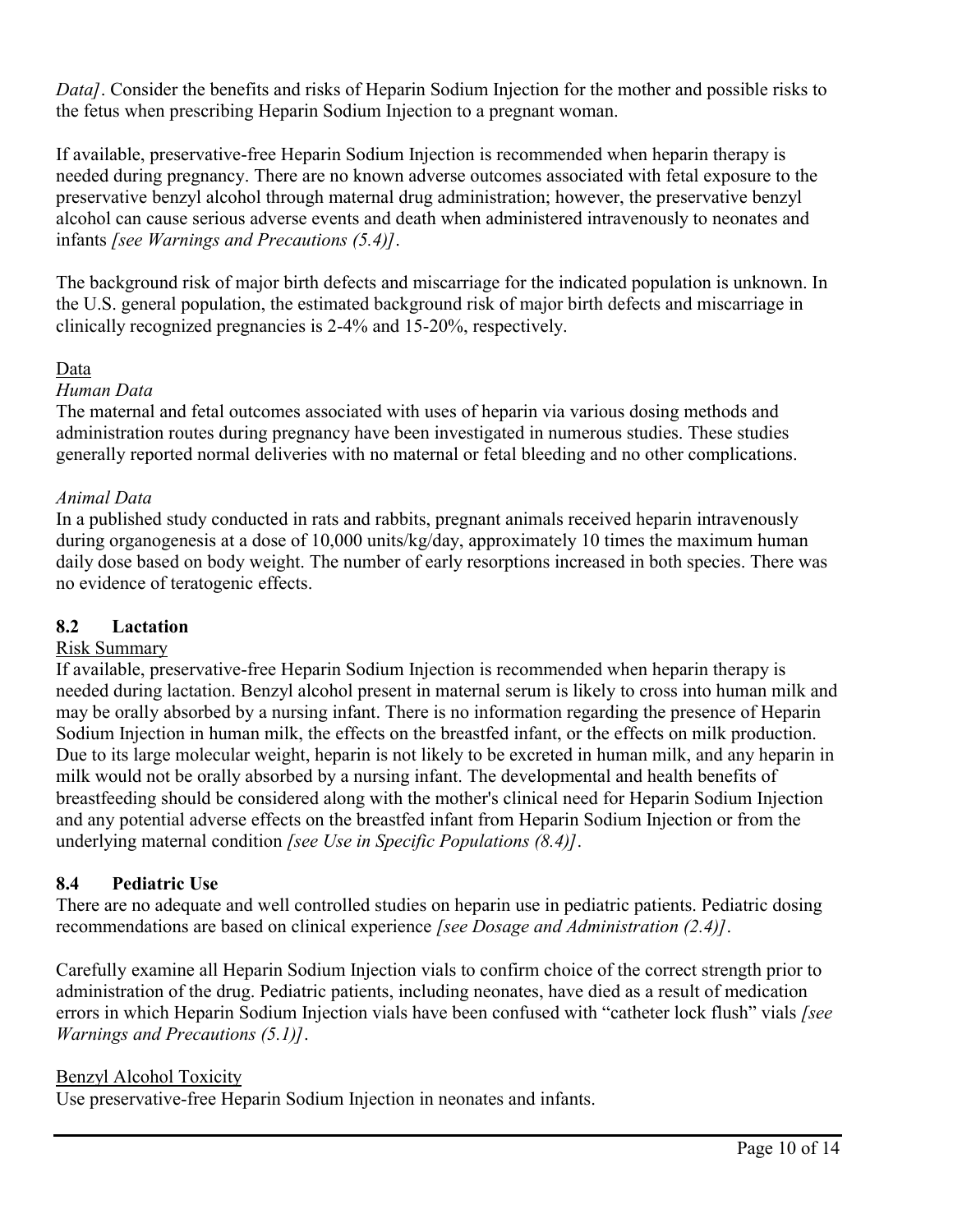Serious adverse reactions including fatal reactions and the "gasping syndrome" occurred in premature neonates and infants in the neonatal intensive care unit who received drugs containing benzyl alcohol as a preservative. In these cases, benzyl alcohol dosages of 99 to 234 mg/kg/day produced high levels of benzyl alcohol and its metabolites in the blood and urine (blood levels of benzyl alcohol were 0.61 to 1.378 mmol/L). Additional adverse reactions included gradual neurological deterioration, seizures, intracranial hemorrhage, hematologic abnormalities, skin breakdown, hepatic and renal failure, hypotension, bradycardia, and cardiovascular collapse. Preterm, low-birth weight infants may be more likely to develop these reactions because they may be less able to metabolize benzyl alcohol.

# **8.5 Geriatric Use**

There are limited adequate and well-controlled studies in patients 65 years and older, however, a higher incidence of bleeding has been reported in patients, particularly women, over 60 years of age *[see Warnings and Precautions (5.2)]*. Patients over 60 years of age may require lower doses of heparin.

Lower doses of heparin may be indicated in these patients *[see Clinical Pharmacology (12.3]*.

# **10 OVERDOSAGE**

Bleeding is the chief sign of heparin overdosage.

# Neutralization of Heparin Effect

When clinical circumstances (bleeding) require reversal of the heparin effect, protamine sulfate (1% solution) by slow infusion will neutralize heparin sodium. **No more than 50 mg** should be administered, **very slowly**, in any 10-minute period. Each mg of protamine sulfate neutralizes approximately 100 USP Heparin Units. The amount of protamine required decreases over time as heparin is metabolized. Although the metabolism of heparin is complex, it may, for the purpose of choosing a protamine dose, be assumed to have a half-life of about 1/2 hour after intravenous injection.

Because fatal reactions often resembling anaphylaxis have been reported with protamine, it should be given only when resuscitation techniques and treatment of anaphylactoid shock are readily available.

For additional information consult the labeling of Protamine Sulfate Injection.

# **11 DESCRIPTION**

Heparin is a heterogenous group of straight-chain anionic mucopolysaccharides, called glycosaminoglycans, having anticoagulant properties. Although others may be present, the main sugars occurring in heparin are: (1) α-L-iduronic acid 2-sulfate, (2) 2-deoxy-2-sulfamino-α-D-glucose 6-sulfate, (3) β-D-glucuronic acid, (4) 2-acetamido-2-deoxy-α-D-glucose, and (5) α-L-iduronic acid. These sugars are present in decreasing amounts, usually in the order  $(2)$  >  $(1)$  >  $(4)$  >  $(3)$  >  $(5)$ , and are joined by glycosidic linkages, forming polymers of varying sizes. Heparin is strongly acidic because of its content of covalently linked sulfate and carboxylic acid groups. In heparin sodium, the acidic protons of the sulfate units are partially replaced by sodium ions.

Structural formula of Heparin Sodium (representative subunits):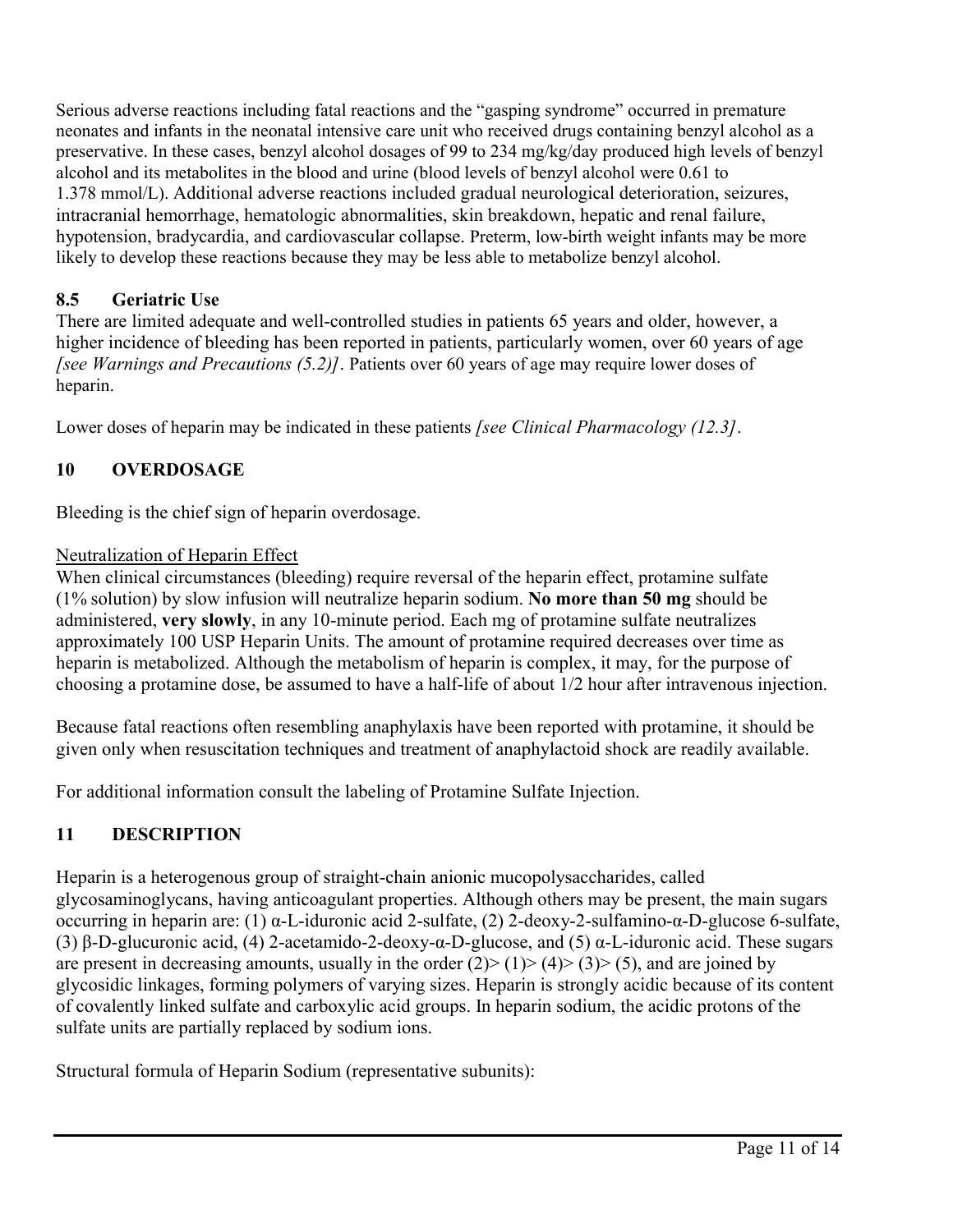

Heparin Sodium Injection, USP is a sterile solution of heparin sodium derived from porcine intestinal mucosa, standardized for anticoagulant activity. It is to be administered by intravenous or deep subcutaneous routes. The potency is determined by a biological assay using a USP reference standard based on units of heparin activity per milligram.

Carpuject™ sterile cartridge unit contain a sterile solution of Heparin Sodium Injection, USP.

Each mL contains 5,000 USP Units of heparin sodium and benzyl alcohol 1% as a preservative, in Water for Injection. The pH is adjusted between 5.0 to 7.5 with hydrochloric acid or sodium hydroxide.

Each 0.5 mL of **Preservative-Free** Heparin Sodium Injection contains 5,000 USP Units in Water for Injection. The pH is adjusted between 5.0 to 7.5 with hydrochloric acid or sodium hydroxide as required.

# **12 CLINICAL PHARMACOLOGY**

## **12.1 Mechanism of Action**

Heparin interacts with the naturally occurring plasma protein, Antithrombin III, to induce a conformational change, which markedly enhances the serine protease activity of Antithrombin III, thereby inhibiting the activated coagulation factors involved in the clotting sequence, particularly Xa and IIa. Small amounts of heparin inhibit Factor Xa, and larger amounts inhibit thrombin (Factor IIa). Heparin also prevents the formation of a stable fibrin clot by inhibiting the activation of the fibrin stabilizing factor. Heparin does not have fibrinolytic activity; therefore, it will not lyse existing clots.

# **12.2 Pharmacodynamics**

Various times (activated clotting time, activated partial thromboplastin time, prothrombin time, whole blood clotting time) are prolonged by full therapeutic doses of heparin; in most cases, they are not measurably affected by low doses of heparin. The bleeding time is usually unaffected by heparin.

## **12.3 Pharmacokinetics**

# Absorption

Heparin is not absorbed through the gastrointestinal tract and therefore administered via parenteral route. Peak plasma concentration and the onset of action are achieved immediately after intravenous administration.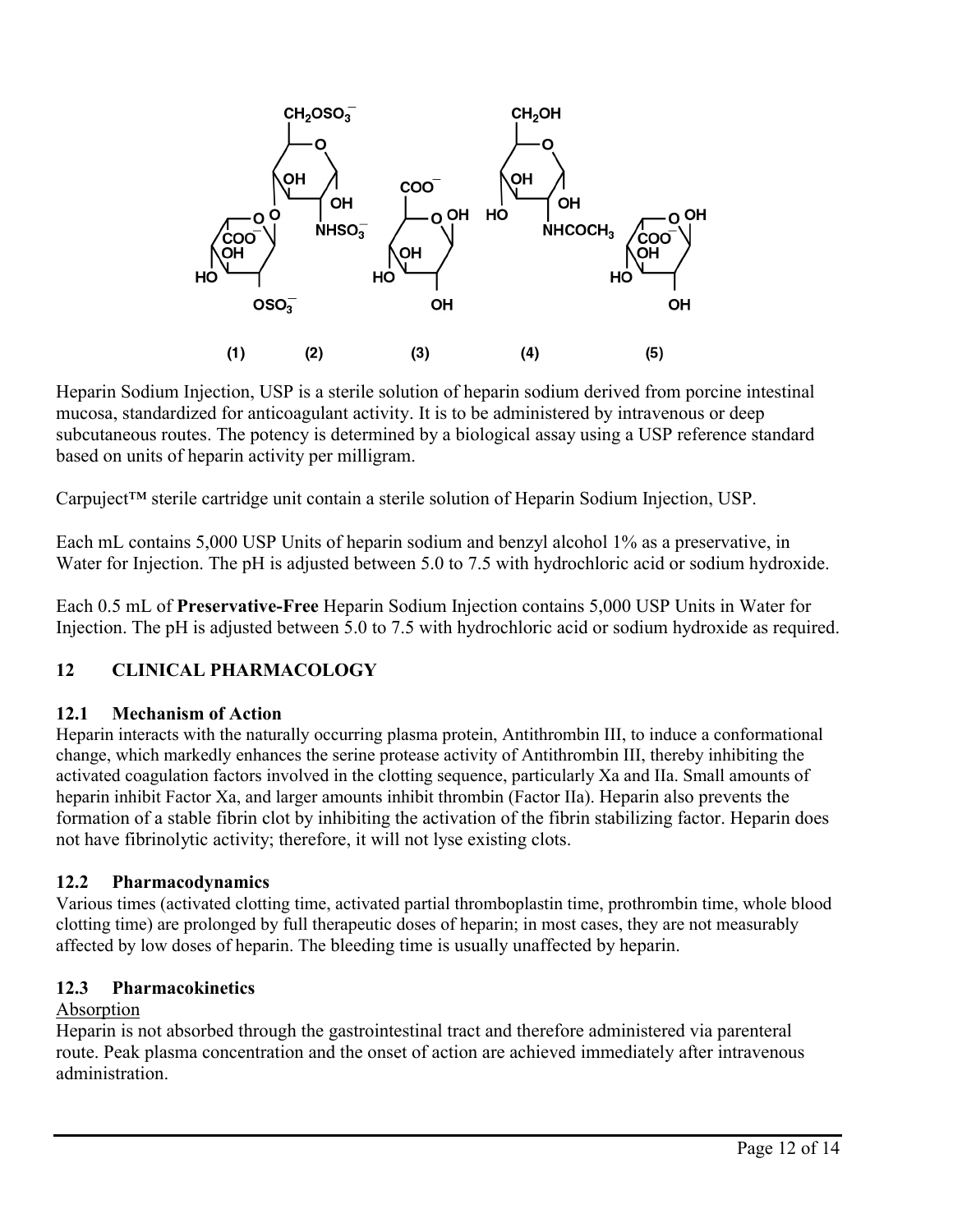## **Distribution**

Heparin is highly bound to antithrombin, fibrinogens, globulins, serum proteases and lipoproteins. The volume of distribution is 0.07 L/kg.

Elimination *Metabolism*  Heparin does not undergo enzymatic degradation.

## *Excretion*

Heparin is mainly cleared from the circulation by liver and reticuloendothelial cells mediated uptake into extravascular space. Heparin undergoes biphasic clearance, a) rapid saturable clearance (zero order process due to binding to proteins, endothelial cells and macrophage) and b) slower first order elimination. The plasma half-life is dose-dependent and it ranges from 0.5 to 2 h.

## Specific Populations

### *Geriatric patients*

Patients over 60 years of age, following similar doses of heparin, may have higher plasma levels of heparin and longer activated partial thromboplastin times (APTTs) compared with patients under 60 years of age *[see Use in Specific Populations (8.5)].*

# **13 NONCLINICAL TOXICOLOGY**

## **13.1 Carcinogenesis, Mutagenesis, Impairment of Fertility**

No long-term studies in animals have been performed to evaluate carcinogenic potential of heparin. Also, no reproduction studies in animals have been performed concerning mutagenesis or impairment of fertility.

## **16 HOW SUPPLIED/STORAGE AND HANDLING**

Heparin Sodium is supplied in the following strengths and package configurations:

| <b>Unit of Sale</b>                                         | <b>Concentration</b>     |
|-------------------------------------------------------------|--------------------------|
|                                                             | (per total volume)       |
| NDC 0409-1316-32                                            | $5,000$ USP Units/0.5 mL |
| $Bin$ of 50                                                 |                          |
| <b>Preservative Free</b>                                    |                          |
| $0.5$ mL fill in 2.5 mL Carpuject <sup>TM</sup> Single-dose |                          |
| cartridge with Luer Lock for the Carpuject™                 |                          |
| <b>Syringe System</b>                                       |                          |
| NDC 0409-1402-12                                            | 5,000 USP Units/mL       |
| $\operatorname{Bin}$ of 50                                  |                          |
| 1 mL fill in 2.5 mL Carpuject <sup>TM</sup> Single-dose     |                          |
| cartridge with Luer Lock for the Carpuject™                 |                          |
| <b>Syringe System</b>                                       |                          |

Store at 20 to 25°C (68 to 77°F). [See USP Controlled Room Temperature.]